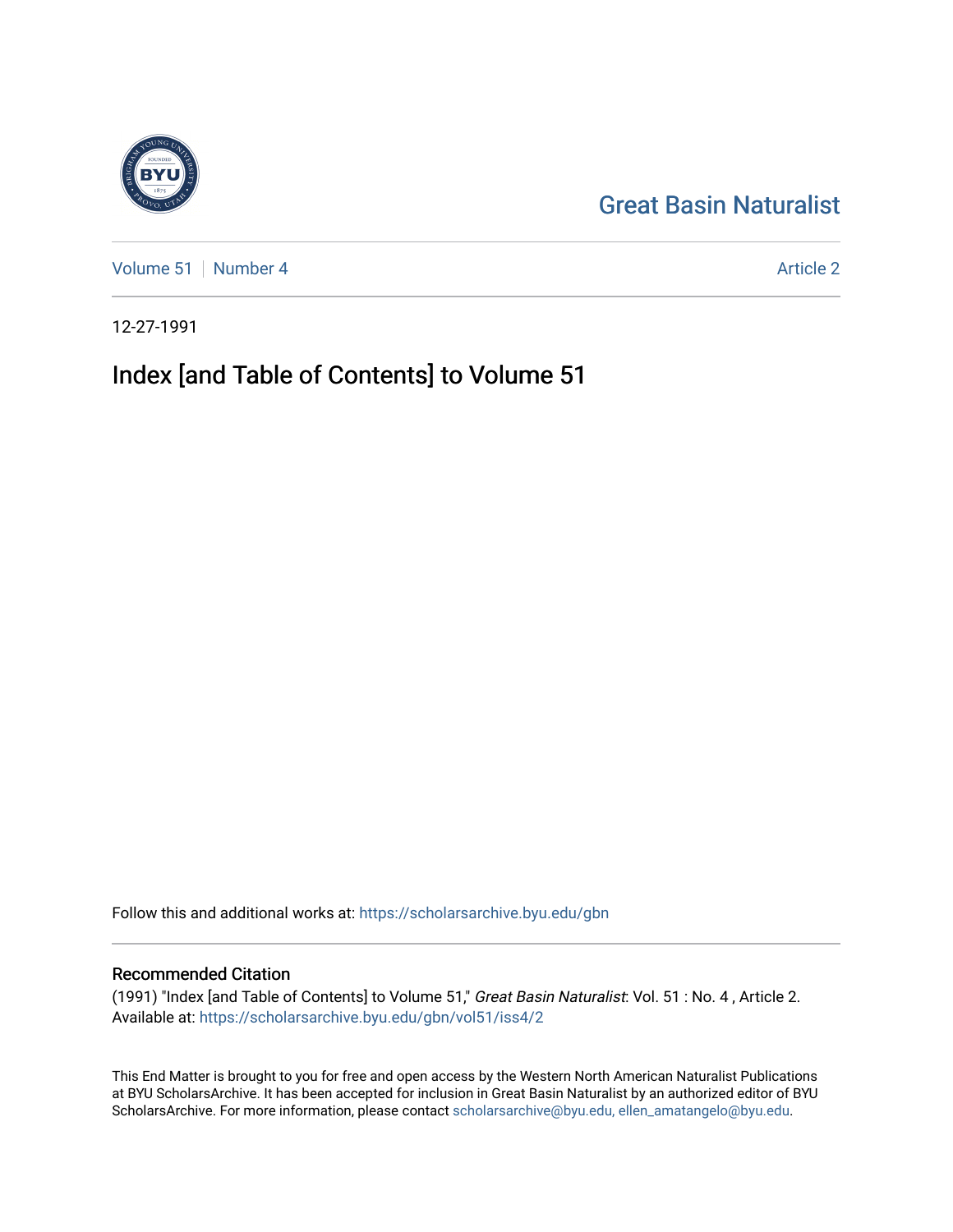# T H E **GREAT BASIN NATURALIST**



I N 0 E X

VObUME 51 1991

BRIGHAM YOUNG UNIVERSITY

l.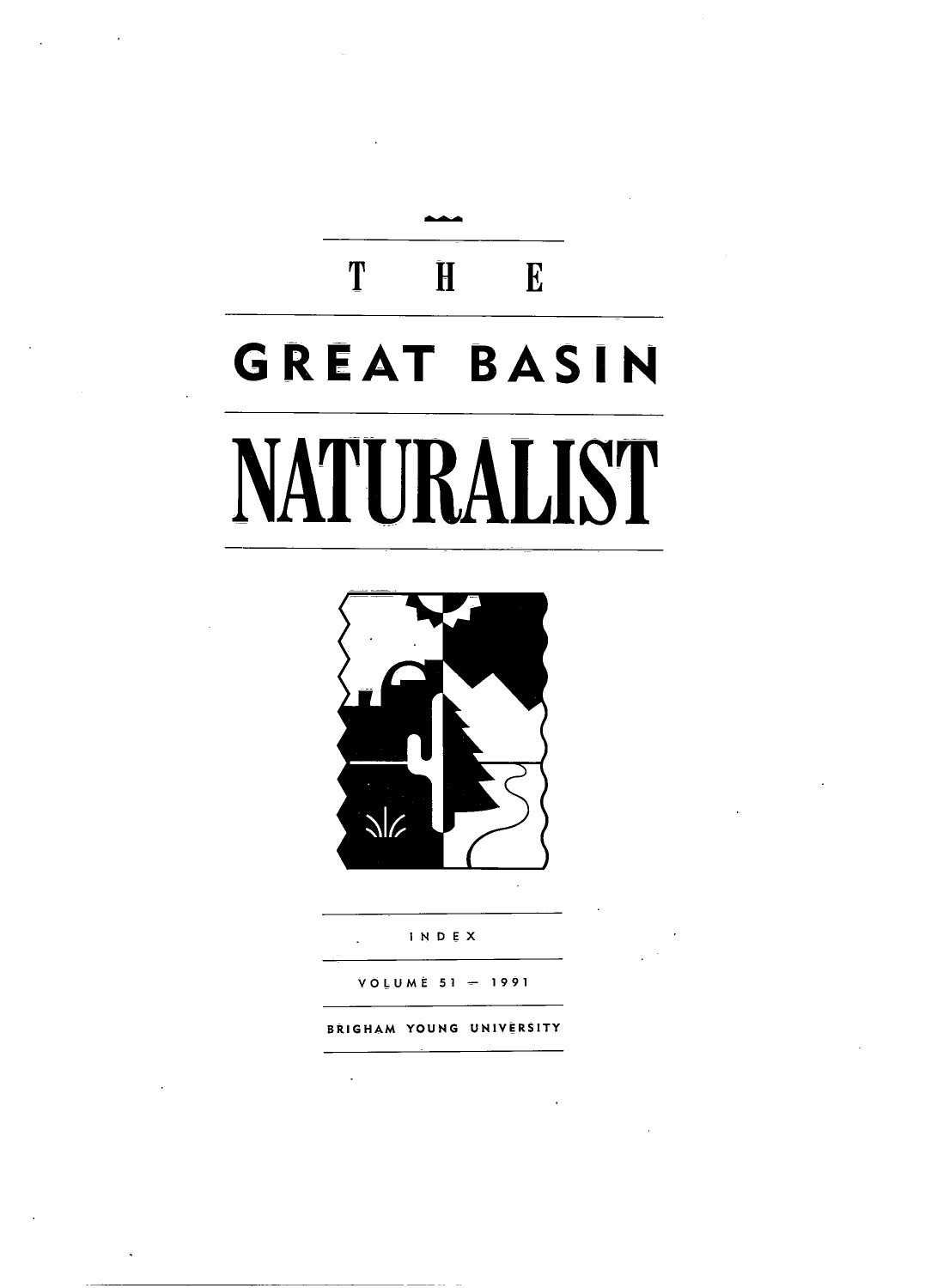# **INDEX**  $Volume 51 - 1991$

AUTHOR INDEX

Agenbroad, Larry D., 336 Anderson, Stanley H., 249 Apa, Anthony D., 301

Barber, Harry A., 343 Bauer, Karen Lyn, 226 Best, Louis B., 261 Blackwell, Boyde H., 343 Brotherson, Jack D., 153

Colwell, Robert K., 348

Davis, James N., 153 Deacon, James E., 256

Eddleman, Lee E., 236

Flinders, Jerran T., 205, 343 Frost, GrantT., 343

Gessaman, James A., 244 Grant, Gerold, 267 Guenther, Paula M., 282

Harper, Kimball T., 167, 397 Ho, Chih~Hsiang, 256 Hubert, Wayne A., 282 Hunter, Richard, 176

Inskeep, W. P., 271

Jensen, Richard D., 1 Johansen, Jeffrey R, 310 Johnson, D. A., 192

Kennedy, Thomas, 267 Koehler, David K., 249 Kuda, Derek, 267

Leininger, Wayne C., 286 Linder, Raymond L., 301 Lindzey, Frederick G., 244

Martin, Laurie, 267 Masters, RobertA., 316 McPherson, Guy R, 316 Mead, Jim I., 336 Medlyn, David A., 325 Moyle, Peter B., 267

Naeem, Shahid, 348 Nelson, DeannaR, 167,397

OConnor, Barty M., 348

Pekins, Peter J., 244 Petersen, Kenneth L., 261 Prodgers, R. A., 271

Rasmussen, G. Allen, 316 Raynie, Douglas E., 397 Reid, JodyN., 1 Richardson, W. Scott, 293 Rogers, Mary Anne, 109, 127 Rumbaugh, M. D., 192

Schultz, Brad W., 183 Sharpe, Saxon E., 336 Shulz, Terri Tucker, 286 Smith, Nathan M., 1 Smith, *Tom* S., 205 Spence, John R, 279

Tausch, R. J., 183 Taylor, Allan R, 414 Tidwell, William D., 325 Tippie, Dallas, 256 Tueller, Paul T., 183

Uresk, Daniel W., 301

Vaitkus, MildaR, 236 Warrick, Robert B., 296 Welsh, Stanley L., 377 Wester, David B., 316 Whiting, Michael F., 404, 411 Wiiliams, C. Frank, 296 Winn, David S., 205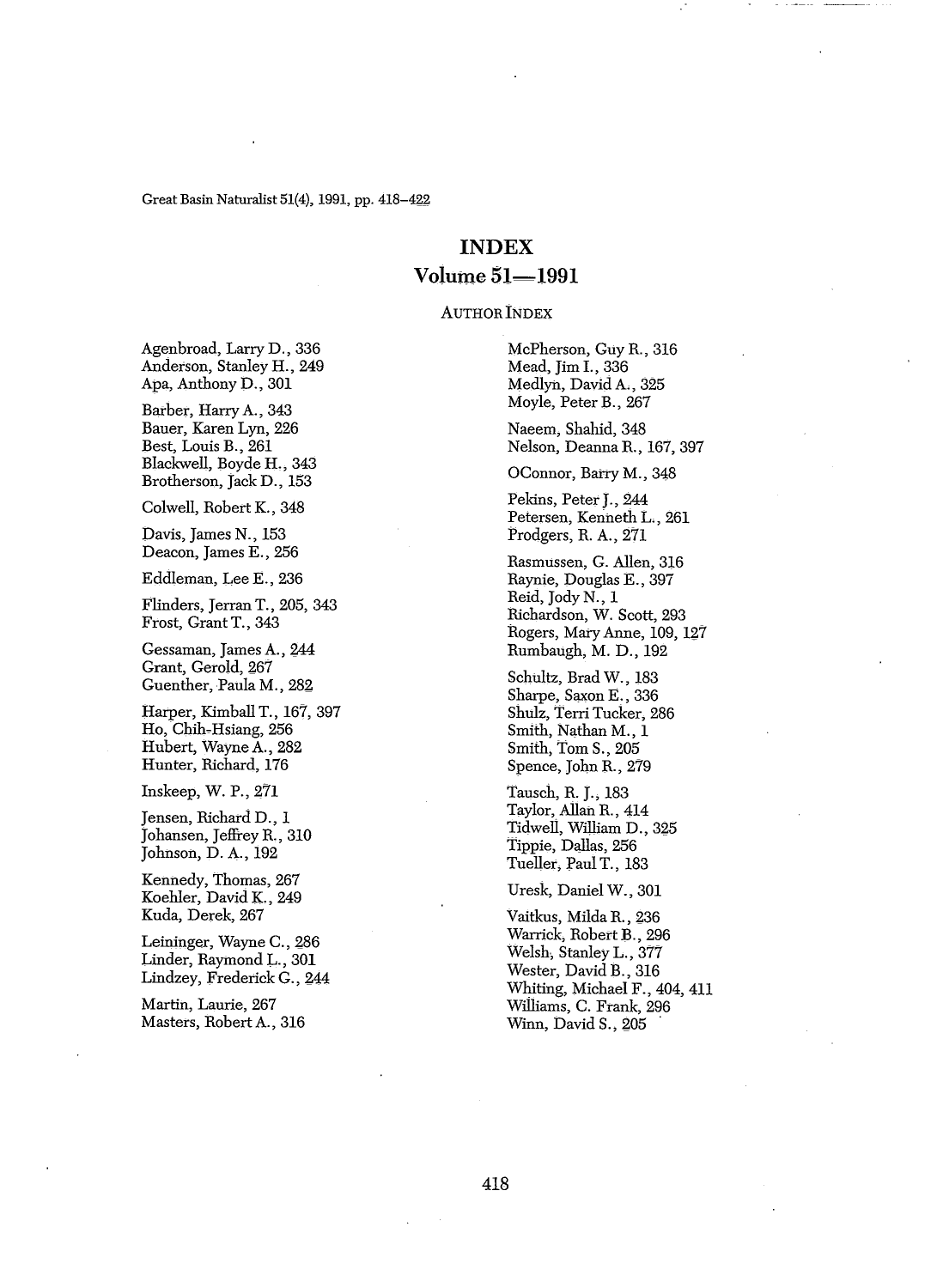### 1991] INDEX 419

#### KEyWORD INDEX

Among the key words listed below are the names of several taxa set in boldface type. These taxa are new to science.

*Abies lasiocarpa, 244* alderflies, 404, 411 alkaloids, 397 aquatic insects, 411 *Arctomecon, 397 humilis, 167* AScidae, 348 *Aurealcaulis,325 bransonii,331 moorei,326* behavior, 343 big sagebrush, 261 bighorn, 336 bighorn sheep, 205 birds, 286 bison, 336 *Bison,* 336 Blue Grouse, 244 bobcat, 343 break-away harness, 343 *Bromus rubens,* 176 *tectorum, 176* California Eagle Lake, 267 Capitol ReefNational Park, Utah, 279 cattle grazing, 286 *Cercocarpus,153* checklist, 296 Clark County, Nevada, 414 Colorado, 286 Colorado Plateau, 336 competition, 256, 316 cryptogamic plants, 279 cultivated trees, 296 curlleafmahogany, l83 *Cynomys ludovicianus, 301* deer mice, 249 *Dendragapus obscurus, 244* diamond cholla, 414 diatom brackish water, 310 morphology, 310 dissolved oxygen, 282 *Distichlis spicata, 211*

Douglas-fir, 244 dwarfbear-claw poppy, 167 dwarf cholla, 414

Eagle Lake, [California], 261 ecology, 192 ecophysiology, 192

electrophoresis, 127 Eocene, 325 *Eremophila alpestris, 301* evolutionary differentiation, 127 exotic species, 256

*Felis rufus, 343* fire propagation, 176 recovery, 176 fish, 267 flower mite, 348 food selection, 249 supplementation, 226

Garfield County, [Utah], 279 genetic variation, 127 geographic information system, 205 geographic variation, 109, 127 Grand County, [Utah], 293 granivorous guild, 301 Great Salt Lake, Utah, 310 gypsophily, 167

habitat, 293 characteristics, 167 evaluation procedure, 205 relationships, 153 selection, 249 herbivory, 316, 397 Holocene, 336 hummingbird, 348

Idaho, 261 inland saltgrass, 271 intraspecific competition, 183 introduced species, 176

*Juniperus occidentalis, 236 pinchotii, 316*

karyotype, 121 kitten, 343 Kyle Canyon, Nevada, 414

Lahontan redside, 267 LaSal Mountains, Utah, 293 Lee Canyon, Nevada, 414 legume, 192 life cycle, 226

management, 153 Megaloptera, 404, 411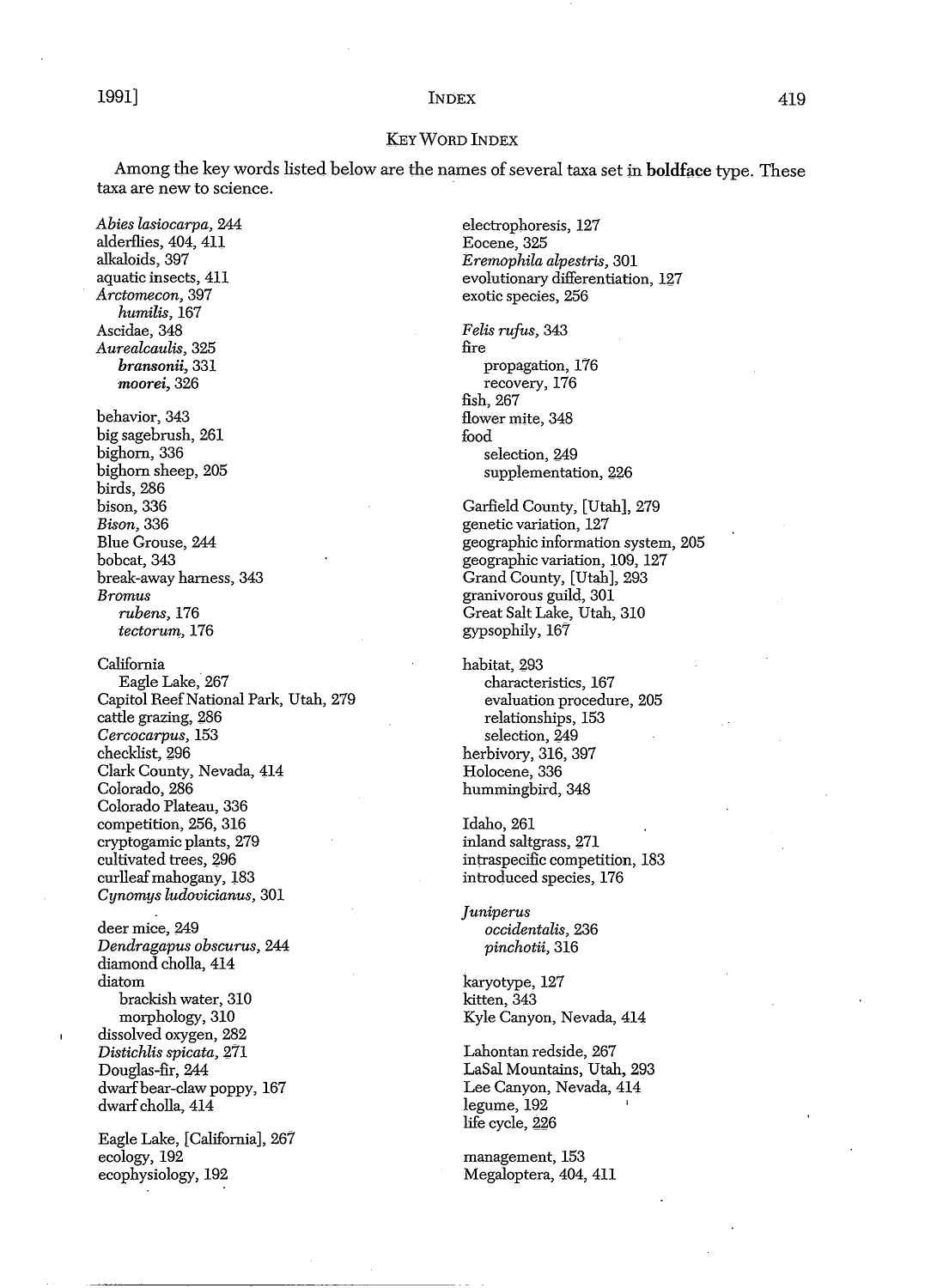#### 420 GREAT BASIN NATURALIST [Volume 51

metal-contaminated soils, 271 minimum viable population, 205 montane vole, 249 morphological variation, 109 mortality, 343 mortality factors, 226 mountain-mahogany, 153 names, 377 nest-site selection, 261 Neuroptera, 404, 411 Nevada Clark County, 414 Kyle Canyon, 414 Lee Canyon, 414 Nevada Test Site, 176 Spring Mountains, 414 New Mexico, 325 San Jose Formation, 325 San Juan Basin, 325 nitrogen fixation, 192 nodulation, 192 North America, 377 *Opuntia ramosissima, 4:1.4* Ord's kangaroo rat, 249 Osmundaceae, 325 *Ovis canadensis, 205 canadensis, 336 Oxytropis,377 arctica* var. *murrayi, 383 campestris* var. *roaldii, 386* Papaveraceae, 397 pattern recognition, 205 *Phaeodactylum, 310* phytomass production, 236 plant records, 293 pocket gophers, 109, 127 population control, 256 dynamics, 183 pteadaptation, 271 *Proctolaelaps, 348 belemensis cyanocompsae, 366 certator,370 contentiosus, 373 contumex, 369 jurgatus,354 mermillion, 357 rabulatus,363 Pseudotsuga menz.iesii, 244* radio telemetry, 343 rainbow trout, 267 rangeland, 192

redberryjuniper, 316 relic area, 316

reservoir, 282 *Rhizobium lupini, 192* riparian wildlilfe, 286 Rocky Mountains, 286 roost sites, 244 Sage Thrasher, 261 San Jose Formation, [New Mexico], 325 San Juan Basin, [New Mexico], 325 San Juan County, [Utah], 293 SEM,404 sexual dimorphism, 109 shrubsteppe, 261 Sialidae, 404, 411 *Sialis,* 404, 411 *bilobata, 411* size-age-density relationships, 183 small mammals, 249, 286 Soap Lake, Washington, 310 soil nutrients, 316 springfish, 256 Spring Mountains, Nevada, 414 strychnine, 301 subalpine fir, 244 synonyms, 377 *Thomomys townsendii,* 109, 127 tiger beetle, 226 Townsend's ground squirrel, 249 tree size, 236 Trinidad, 348 types, 377 understory, 236 Utah, 343 Capitol Reef National Park, 279 Garfield County, 279 Grand County, 293 Great Salt Lake, 310 LaSal Mountains, 293 San Juan County, 293 Washington County, 296 Wayne County, 279 vascular plants, 293 vegetation pattern, 316 Washington Soap Lake, 310 Washington County, Utah, 296 Wayne County, [Utah], 279 Western jumping mouse, 286 western juniper, 236 Wilson's Warbler, 286 winter, 282 habitat, 244 Wyoming, 282 zinc phosphide, 301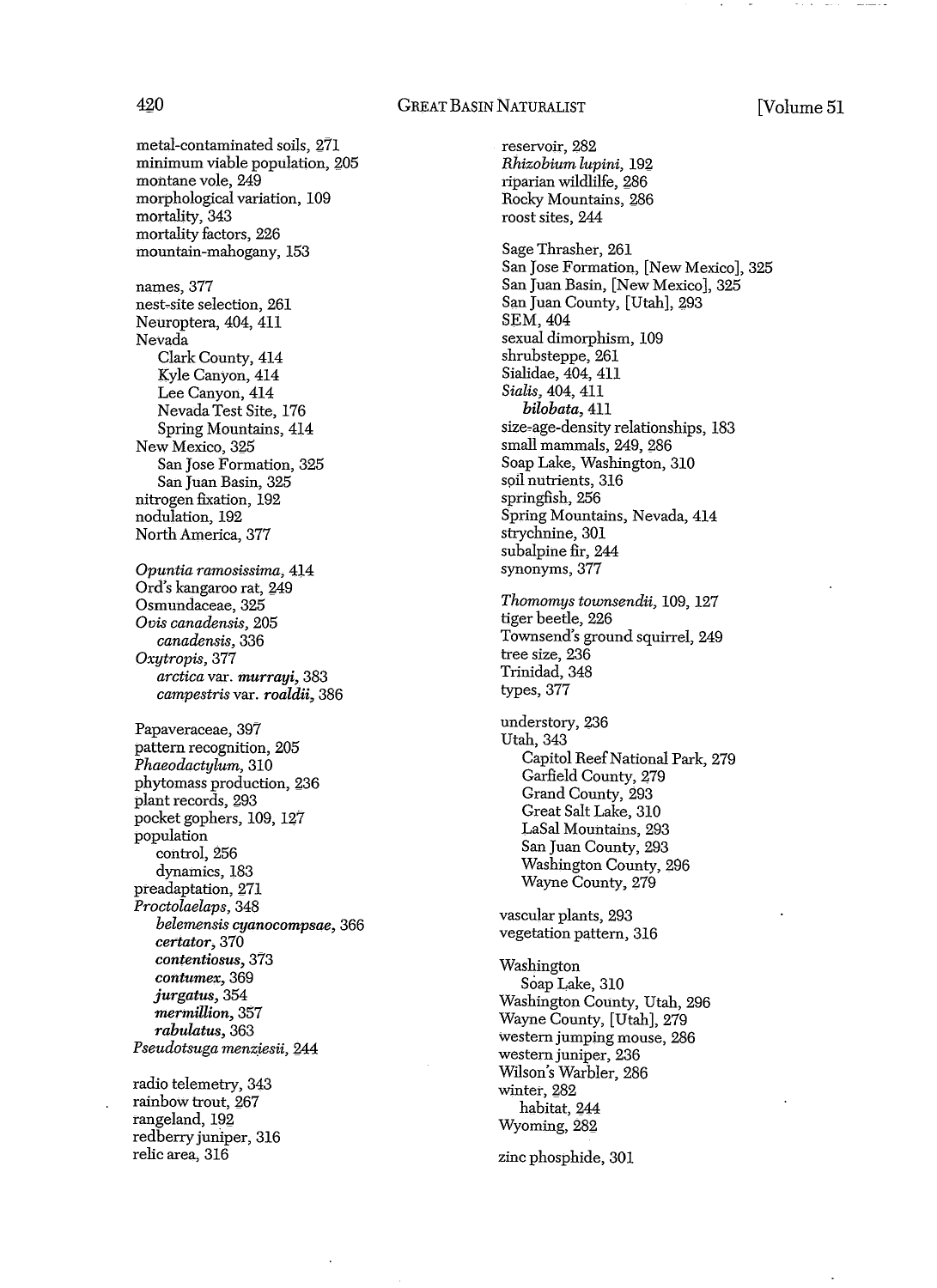# 1991] INDEX

## TABLE OF CONTENTS

# Volume 51

# No. 1-March 1991

| The Great Basin Naturalist 50-Year Index, Volumes 1-50, 1939-1990                                                                                                                     | 1-108 |
|---------------------------------------------------------------------------------------------------------------------------------------------------------------------------------------|-------|
| No. 2-June 1991                                                                                                                                                                       |       |
| <b>Articles</b>                                                                                                                                                                       |       |
| Evolutionary differentiation within the northern Great Basin pocket gopher, Thomomys town-<br>sendii. I. Morphological variation  Mary Anne Rogers                                    | 109   |
| Evolutionary differentiation within the northern Great Basin pocket gopher, Thomomys town-<br>sendii. II. Genetic variation and biogeographic considerations  Mary Anne Rogers        | 127   |
| Ecological relationships of curlleaf mountain-mahogany (Cercocarpus ledifolius Nutt.) communi-<br>ties in Utah and implications for management  James N. Davis and Jack D. Brotherson | 153   |
| Site characteristics and habitat requirements of the endangered dwarf bear-claw poppy (Arctome-<br>con humilis Coville, Papaveraceae)  Deanna R. Nelson and Kimball T. Harper         | 167   |
| Bromus invasions on the Nevada Test Site: present status of B. rubens and B. tectorum with notes<br>on their relationship to disturbance and altitude Richard Hunter                  | 176   |
| Size, age, and density relationships in curlleaf mahogany (Cercocarpus ledifolius) populations in<br>western and central Nevada: competitive implications                             | 183   |
| Field acetylene reduction rates of Lupinus argenteus along an elevational gradient<br>M. D. Rumbaugh and D. A. Johnson                                                                | 192   |
| Guidelines for manuscripts submitted to the Great Basin Naturalist                                                                                                                    | 200   |

# No. 3-September 1991

#### Articles

| Habitat evaluation procedure for Rocky Mountain bighorn sheep in the Intermountain West                                                  | 205 |
|------------------------------------------------------------------------------------------------------------------------------------------|-----|
| Observations on the developmental biology of Cicindela arenicola Rumpp (Coleoptera: Cicin-                                               | 226 |
| Tree size and understory phytomass production in a western juniper woodland                                                              | 236 |
| Physical characteristics of Blue Grouse winter use-trees and roost sites<br>Peter J. Pekins, Frederick G. Lindzey, and James A. Gessaman | 244 |
| Habitat use and food selection of small mammals near a sagebrush/crested wheatgrass interface in                                         | 249 |
| Effects of convict cichlids on growth and recruitment of White River springfish                                                          | 256 |
| Nest-site selection by Sage Thrashers in southeastern Idaho                                                                              | 261 |
| Laurie Martin, and Gerold Grant                                                                                                          | 267 |
| Heavy metal tolerance of inland saltgrass (Distichlis spicata)                                                                           | 271 |

 $\ddot{\phantom{a}}$ 

 $\bar{z}$